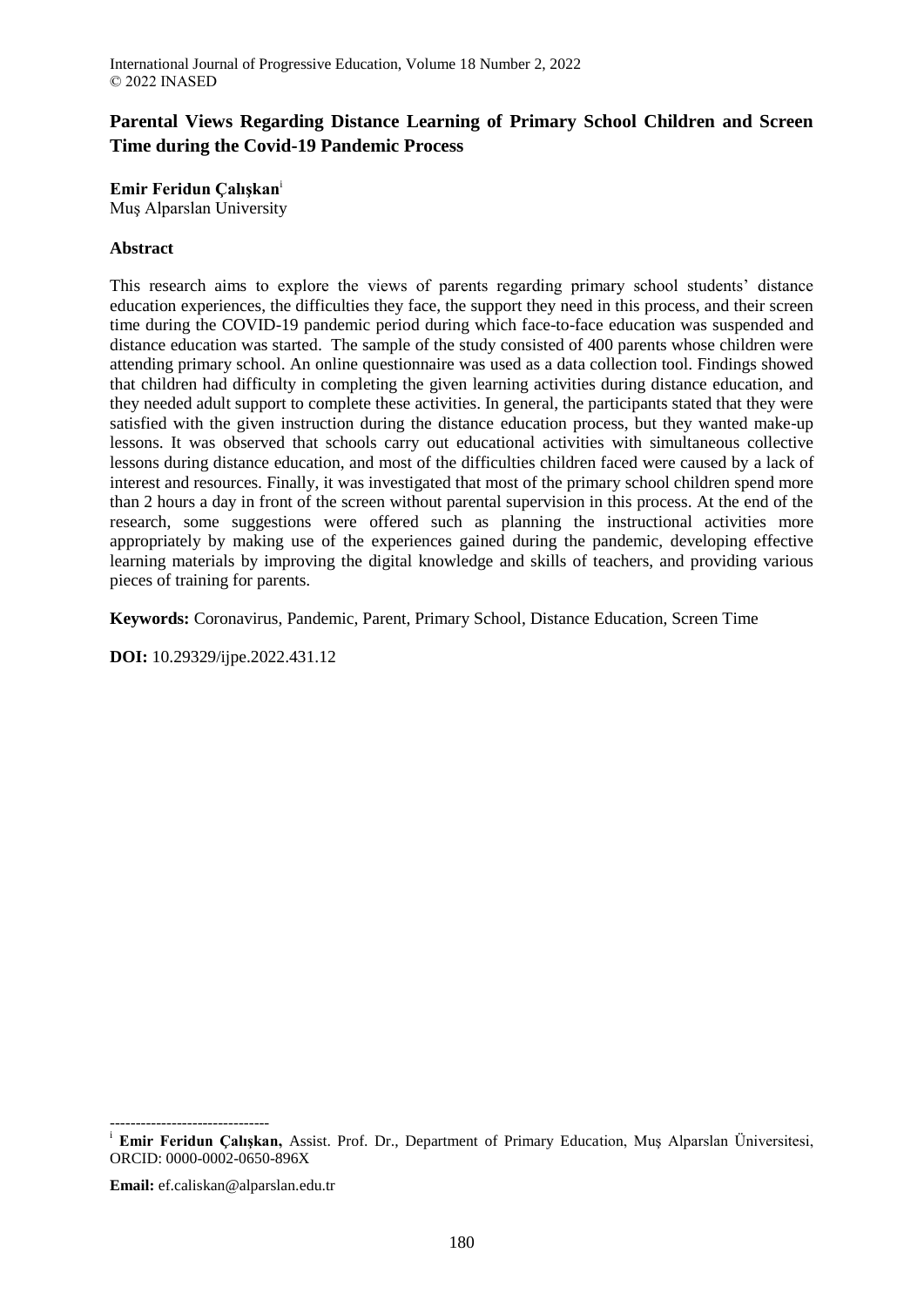# **INTRODUCTION**

Coronavirus, which emerged in Wuhan, China in the last days of 2019, spread all over the world in a short time and changed the lives of societies. According to the current statistics announced by the World Health Organization (WHO), as of June 25, 2021, approximately 179 million 500 thousand cases have been detected worldwide, and more than 3.8 million people have died (WHO, 2021). In Turkey, the number of cases exceeded 5 million 380 thousand, and more than 49 thousand people died because of COVID-19 (WHO, 2021). Varieties of measures were taken in Turkey to reduce the spread of the disease, as in many other countries. Policymakers have come up with some necessary actions to be put into effect in social life and public and private institutions. Necessary measures were taken in educational institutions as well. Since social distance is one of the most effective ways to combat the pandemic, it has also been one of the measures to be followed in educational activities at every education level.

Starting from March 2020, educational activities in Turkey at preschool, primary, secondary, and high education levels were conducted either face-to-face (hybrid education, reduced classroom sizes, etc.) or completely online depending on the course of the pandemic. Being able to adapt to the new situation that started with this sudden transition has been the first goal for teachers, students, and parents. Since it is much more difficult for teachers to monitor the learning and development of their students during the process of distance education, responsibility-sharing with parents has gained importance. It can be said that parental support is much more necessary in distance learning, especially since preschool and primary school students need the help of adults more (Lau & Lee, 2020). In this context, the tasks of organizing the resources and environment for learning at home, monitoring, and supporting educational activities are given to parents. Studies reveal that parental encouragement, reinforcement, and modeling in the distance education process have a positive effect on students' learning outcomes (Black, 2009). Thus, it can be said that organizing the distance education process systematically is one of the determining factors of effective distance education (Tran et al., 2020). It is thought that teachers' planning and implementation of effective practices in distance education and parents' meeting the demands of teachers and children will reduce possible negative effects. On the other hand, there are findings in the literature regarding the conclusion that stress increases when a parent perceives an inability to meet parenting demands (Beckerman et al., 2017; Deater-Deckard, 2004). When parents think their child's learning is manageable and they are satisfied with the learning activities offered by the school, parenting stress is reduced and the amount and quality of parent involvement increases (Lau & Ng, 2019; Tao et al., 2019). In this respect, the general evaluation of the process needs to understand what kind of activities the distance education is carried out, the satisfaction levels of the parents, and the concerns they experience during the process.

Digital devices have become an integral part of life with distance education. The time spent by children staying at home with digital devices has increased, because of the curfews. In this context, concerns about excessive screen time arise. In the process of distance education, children are at high risk due to excessive screen use, and this may be detrimental to their development (Bruni et al., 2015; De Jong et al., 2013). The use of devices such as televisions, computers, phones, and tablets often causes physical inactivity. Physical inactivity can also lead to other problems. For example, time spent on screen-based activities causes an increase in general physical complaints, especially headaches and back pain (Domingues‐Montanari, 2017), and the risk of obesity increases (Stiglic & Viner, 2019). Watching or reading on a screen at close range may increase the risk of developing myopia in children (Huang et al., 2015). The psychological well-being of children who spend a lot of time on the screen has deteriorated, their attention is easily distracted, these children have difficulty in controlling themselves, finishing the work they have started, and making friends (Twenge & Campbell, 2018). In addition, the decrease in adult supervision during screen time increases the risk of children being exposed to unsafe and inappropriate content. The implementation of curfews due to the pandemic and the fact that schools continue their educational activities with distance education may have triggered children to spend more time in front of the screen.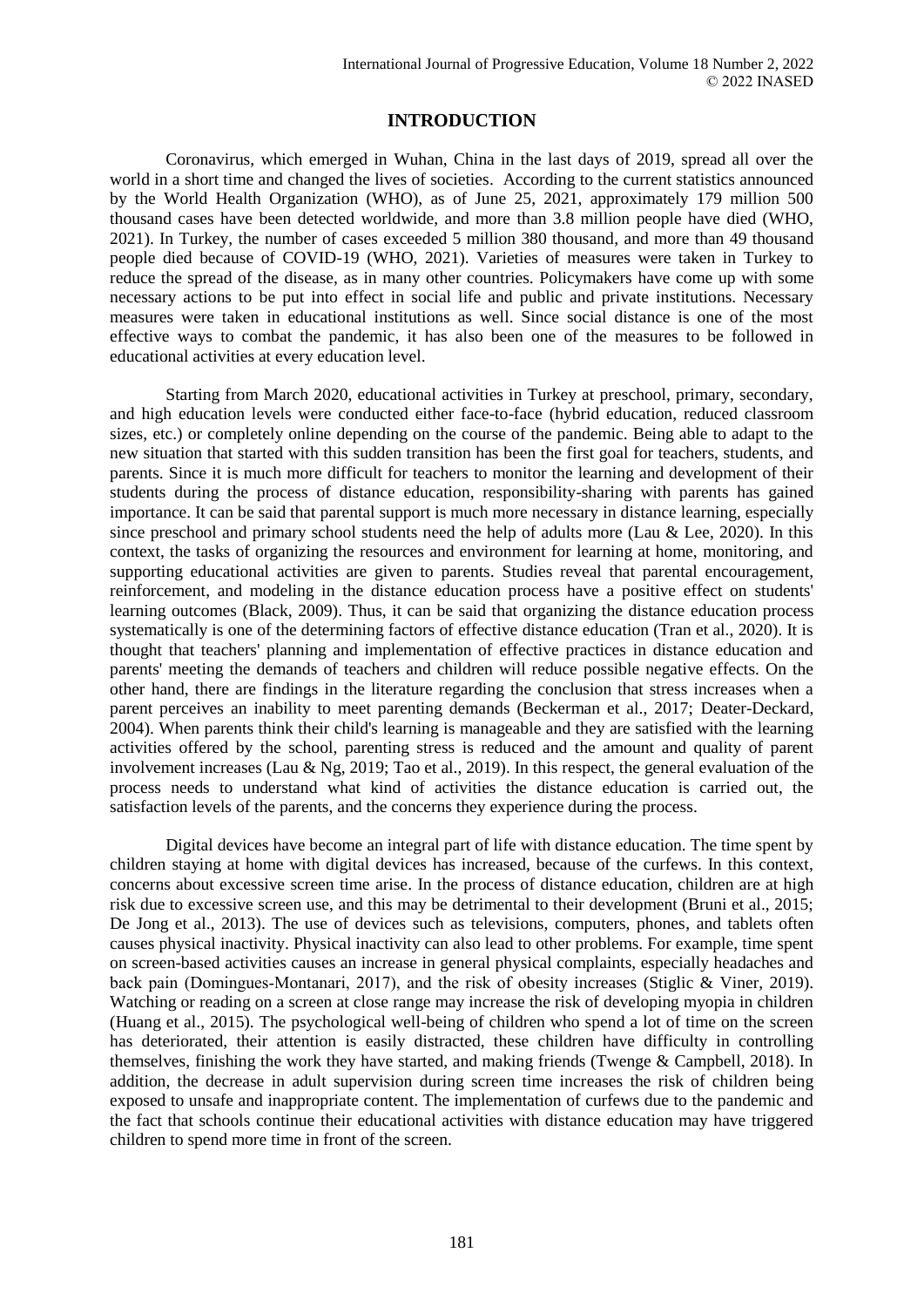The coronavirus pandemic is not the first in world history, nor may it be the last. Pandemics such as plague pandemic, cholera pandemic, influenza (flu) pandemic, Spanish flu, and HIV/AIDS have also affected countries. Therefore, governments need to be prepared to deal with possible pandemics that may affect children's daily lives and the functioning of their education, as in the case of the coronavirus. The present study aimed to reveal the experiences gained in the distance education process of primary school students during the current coronavirus pandemic in terms of the perspective of parents.

# *The Present Study*

The main purpose of this research is to examine parental views on distance education experiences and screen time of children attending primary school during the coronavirus pandemic. For this purpose, answers to the following three research questions were sought:

- a) What are the parents' views on the distance education experiences of primary school students?
- b) What are the parents' views on the difficulties faced by children during the distance education process, and the support they need and receive?
- c) What are the parents' views on children's screen time during the distance education process?

# **METHODOLOGY**

### **Research Model**

This research was designed according to the non-experimental quantitative research approach and the scanning model was used in the study. In the scanning model, an attempt is made to describe a past or present situation as it exists. To reach a general judgment about the universe which consists of many elements, this general scanning model is used when research is conducted on the entire universe or a sample taken from it (İslamoğlu & Alnıçık, 2019; p.101). And in this study survey technique was used to collect data from the sample. The survey is a systematic questionnaire prepared to collect information from primary sources. The purpose of using this technique is to systematically collect and store information that will solve the research problem and test the hypotheses discussed (Islamoğlu & Alnıçık, 2019; p.140).

### **Research Sample**

The sample of the research consisted of the parents of primary school students studying in public schools in the city center of Muş. The parents whose children attend different grades of primary school (1,2,3,4) were tried to reach through stratified sampling. Stratified sampling is a sampling method that aims to determine the subgroups in the population and to ensure that they are represented in the sample with their ratios in the population size (Büyüköztürk et al., 2012). The research questionnaire was prepared online with 'Google forms' and shared with primary school teachers and school administration. The teachers sent this survey to the parents via e-mail and WhatsApp groups. The responders were given 15 days to complete the questionnaire. During this time, a total of 426 parents answered the questionnaire. However, 26 responses were found to have missing data. Thus, the sample of this research consisted of 400 parents who voluntarily participated in the online questionnaire. Demographic data of the parents participating in the study are presented in Table 1.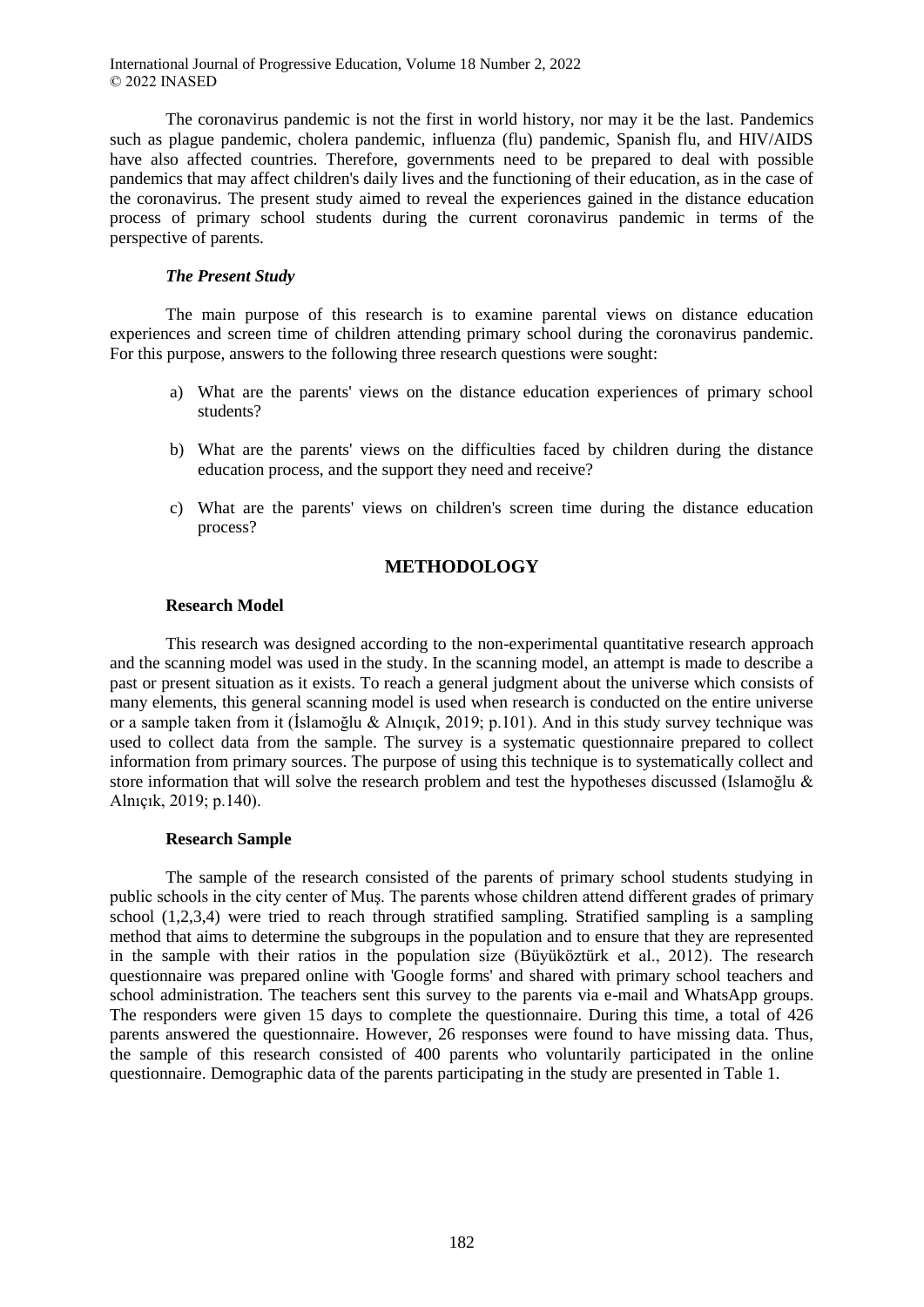| <b>Variables</b>                                          | $\mathbf n$ | $\frac{0}{0}$ |
|-----------------------------------------------------------|-------------|---------------|
| Participant                                               |             |               |
| Mother                                                    | 251         | 62,7          |
| Father                                                    | 149         | 37,3          |
| Total                                                     | 400         | 100           |
| Number of children attending primary school in the family |             |               |
| $\mathbf{1}$                                              | 295         | 73,8          |
| 2                                                         | 95          | 23,8          |
| 3                                                         | 10          | 2,4           |
| Total                                                     | 400         | 100           |
| Grades of the Children                                    |             |               |
| 1                                                         | 95          | 23,7          |
| 2                                                         | 108         | 27            |
| 3                                                         | 101         | 25,3          |
| 4                                                         | 96          | 24            |
| Total                                                     | 400         | 100           |
| Monthly Household Income Status                           |             |               |
| 2.825 Turkish lira<                                       | 101         | 25,3          |
| 2.825 Turkish lira                                        | 69          | 17,3          |
| 2.825-5000 Turkish lira                                   | 81          | 20,3          |
| $5.000 - 7.500$ Turkish lira                              | 88          | 22            |
| 7.500 - 10.000 Turkish lira                               | 32          | 8             |
| >10.000 Turkish lira                                      | 29          | 7,1           |
| Total                                                     | 400         | 100           |

### **Table 1. Participants' Demographic Variables**

When Table 1 is examined, it is seen that the participant group of the research consists of 400 parents, of which 251 (62.7%) are mothers and 149 (37.3%) are fathers. When the number of children attending primary school of the participant parents was examined, 295 (73.8%) parents stated that they had only one child, 95 (23.8) stated that they had two children, and 10 (2.4%) stated that they had three children. Families with more than one child attending primary school were asked to fill in the next questions according to the oldest child. In Turkey, children receive four years of primary school education. According to the variable of grade, the number of students attending the first grade is 95 (23.7%), the number of students attending the second grade is 108 (23.8%), the number of students attending the third grade is 101 (25.3%), and the number of students attending the fourth grade is 95 (24%). Accordingly, it can be said that the participants are closely distributed in terms of the number of children studying at different levels of primary school, which increases the probability that the results of the research reflect the general population. When the monthly income of the participants is examined, 101 (25.3%) stated that they have less than 2.825 TL, which is determined as the minimum wage in Turkey, 69 (17.3%) stated that they have an income equal to the minimum wage, 81 between 2.825 TL and 5.000 TL. (20.33%), 32 (8%) in the range of 7.500 TL – 10.000 TL, and 29 (7.2%) stated that they have more than 10.000 TL income. The minimum wage is the lowest amount of salary that can be legally paid to employees, as a well-established regulation in Turkey as in many other countries in the world (Kahveci & Pelek, 2021). The fact that 42.6% of the participating parents in the current study stated that they have a monthly income below the minimum wage and equal to the minimum wage can be associated with the fact that the data of the present study come from the province of Muş, which is one of the provinces with the lowest economic development in Turkey (SEGE-2017, 2019).

### **Data Collection Tools**

As a data collection tool, a questionnaire developed by Lau and Lee (2020) called the "class suspension questionnaire" was used. This questionnaire, translated and adapted into Turkish by the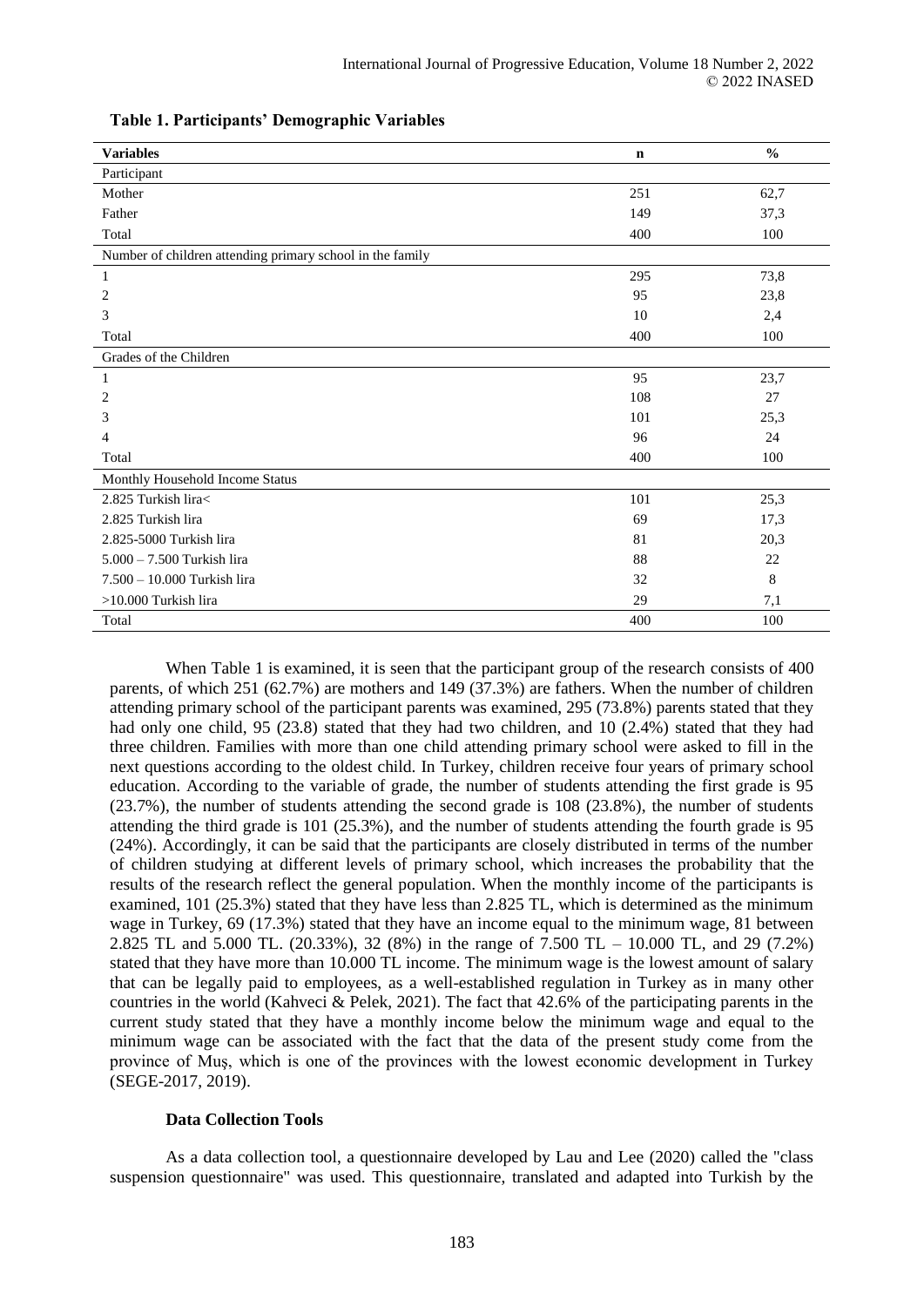researcher, consists of three categories: a) the status of the child's distance learning b) the difficulties perceived by the parents and the level of satisfaction with distance education c) screen time. The original questionnaire consists of sections covering kindergarten and primary school parents. Since the scope of this research was limited to primary schools, questions regarding kindergarten were not included. In the adaptation process of the form, first, the questionnaire form was translated into Turkish by the researcher by the Turkish culture and education system. Then, two expert academicians working in the field of English Language Teaching were asked to evaluate how well the Turkishtranslated items of the questionnaire matched the original. Changes were made to the translated items based on the experts' suggestions. Finally, the conformity of the translated items to the grammatical rules of the Turkish language and their intelligibility were checked by an expert working in the field of the Turkish Language Teaching department. Then, 10 parents were asked to answer the questionnaire for the pilot study. The responses showed that the questions were understood and appropriate.

#### **Data Analysis**

The data were collected via the responses given to the online questionnaire. The participants were informed about the purpose and content of the study in the informed consent text at the beginning of the online questionnaire, which was shared with parents via social media (WhatsApp group) and e-mail with the help of primary school teachers, and the participants were also informed that participation was completely voluntary. The parents who agreed to participate in the study responded to the items, and their answers were recorded by the researcher. It is assumed that the participants answered the questionnaire correctly and sincerely.

### **FINDINGS**

#### *Distance Education Experiences*

As face-to-face education is suspended due to the pandemic in Turkey and educational activities take place with distance education resources, although a standard is tried to be established by the Ministry of National Education, there are possible differences in the way schools offer distance education. To reveal these possible differences and determine how difficult it is for the child to complete learning tasks at home, the findings regarding the answers to the questions directed to the parents are presented in Table 2.

| <b>Number of assignments</b>    | f   | $\frac{0}{0}$ |  |
|---------------------------------|-----|---------------|--|
| None                            | 8   | 2             |  |
| 1-2 assignments per week        | 49  | 12,3          |  |
| 3-4 assignments per week        | 100 | 25            |  |
| 1-2 assignments per day         | 101 | 25,3          |  |
| 3-4 assignments a day           | 108 | 27            |  |
| More than 5 assignments per day | 34  | 8,4           |  |
| Difficulty                      |     |               |  |
| None                            | 89  | 22,3          |  |
| Low                             | 101 | 25,3          |  |
| Medium                          | 140 | 35            |  |
| High                            | 70  | 17,4          |  |
| Total                           | 400 | 100           |  |

| Table 2. The Number of Assignments Given to the Student During the Distance Education |  |
|---------------------------------------------------------------------------------------|--|
| <b>Process and the Assignments' Level of Difficulty</b>                               |  |

98% of the participating parents stated that the schools gave assignments during the suspension of face-to-face education. The answers to the question regarding how many assignments are given reveal the different ways how each school/teacher handles the process of distance education. However, most of the answers show that 3-4 assignments were given a day. Regarding the responses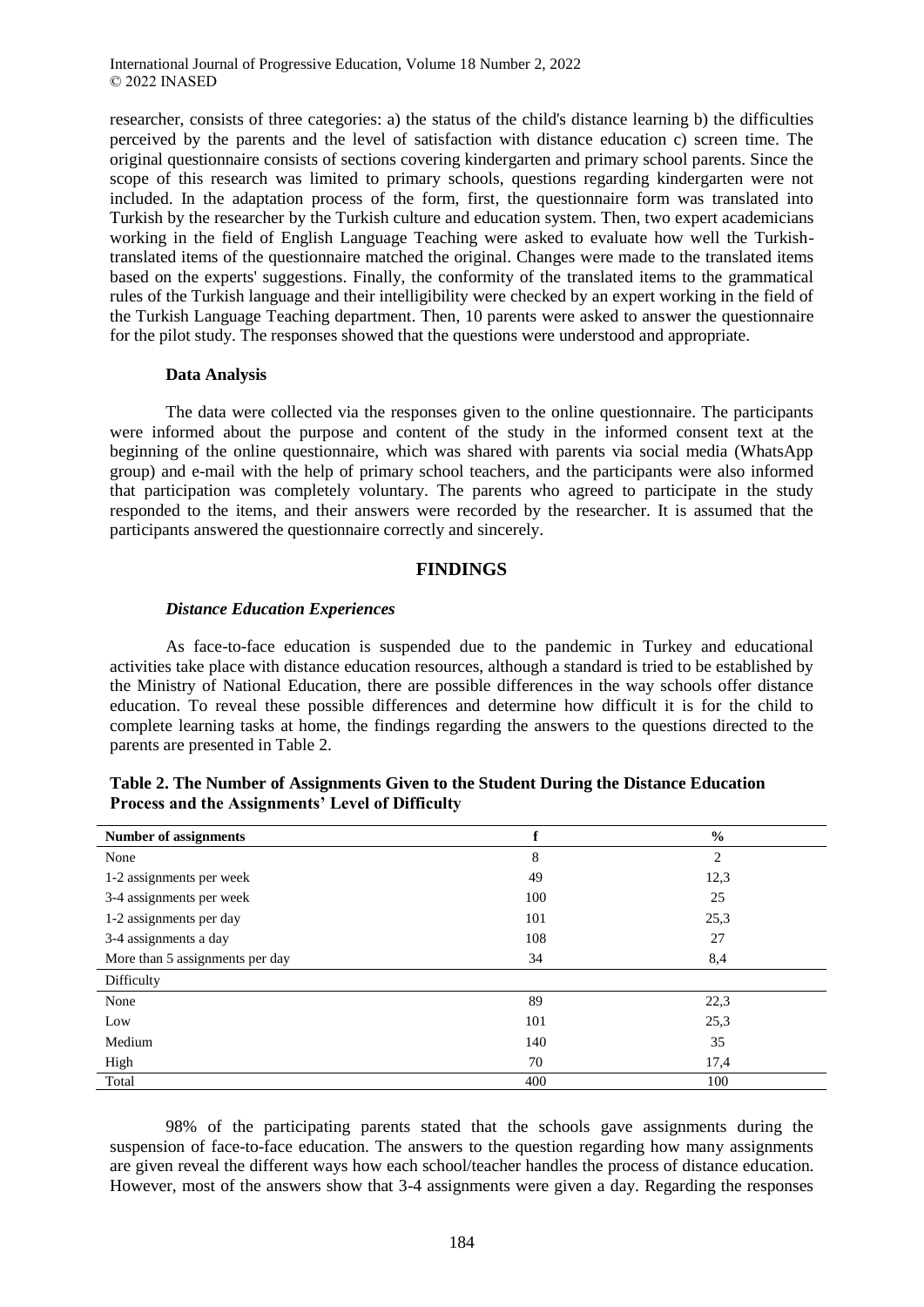given to the question of how difficult it was for the students to complete the given assignments, 22.3% of the parents stated that the children did not have any difficulty, 25.3% stated that they had low difficulty, 25% stated that they had moderate difficulty, and 17.4% stated that they had a high level of difficulty.

Parents who stated that their children had difficulty in completing the given assignments were asked what kind of difficulties their children encountered at home. Findings regarding the responses received are presented in Table 3.

| <b>Difficulties</b>                                                      |     | $\frac{6}{6}$ |
|--------------------------------------------------------------------------|-----|---------------|
| Children's lack of focus & interest                                      | 257 | 73,9          |
| Lack of resources (access to the internet, internet quota, printer etc.) | 140 | 40,2          |
| Not being able to understand the instructions clearly                    | 114 | 32,8          |
| The disruption caused by other family members                            | 91  | 26,1          |
| Parent's lack of knowledge                                               | 86  | 24,7          |
| Parent's lack of patience                                                | 78  | 22,4          |
| Improper learning spaces                                                 | 64  | 18.4          |
| Insufficient time                                                        | 61  | 17.5          |

**Table 3. Difficulties Encountered at Home During the Process of Distance Learning**

According to Table 3, parents stated that their children had difficulties during the learning process at home mostly due to awith the aim of reinforcing lack of focus and interest (73.9%). In addition, when the difficulties experienced by the parents are listed from the most to the least; percentages are as follows: lack of resources (40.2%), inability to fully understand the instructions given by the teacher regarding how to do the homework (32.8%), disturbances caused by other family members at home (26.1%), lack of knowledge of the parents about the subject (24%, 7), the parents' inability to be patient (22.4%), the difficulty in creating a suitable working environment at home (18.4%), and the inability to spare enough time for learning activities (17.5%).

In another question directed to parents, they were asked whether the school provided any online learning activities. To this question, 263 (65.8%) parents answered "yes" and 137 (34.2%) answered "no". Parents who answered "yes" were asked what kind of online learning activities the school provided. Findings related to this question are presented in Table 4.

| <b>Online Learning Activity</b>                    |     | $\frac{6}{9}$ |
|----------------------------------------------------|-----|---------------|
| Synchronized large group teaching                  | 236 | 70            |
| Synchronized small group teaching                  | 65  | 18,4          |
| Synchronized one-on-one teaching                   | 60  |               |
| Materials developed and prerecorded by teachers    | 59  | 16,7          |
| Resources provided from different online platforms | 35  | 9.9           |

When Table 4 is examined, it can be seen that schools conduct more synchronized large group teaching (%66,9). In addition, synchronized small group teaching (%18,4), synchronized one-on-one teaching (%17), materials developed and prerecorded by teachers (%16,7), and resources provided from different online platforms (%9,9) are also employed by schools. All the parents participating in the study stated that online learning activities were provided by the schools during the suspension of face-to-face education. Table 5 shows the answers to the question of if adult guidance is needed for the children to complete these learning activities.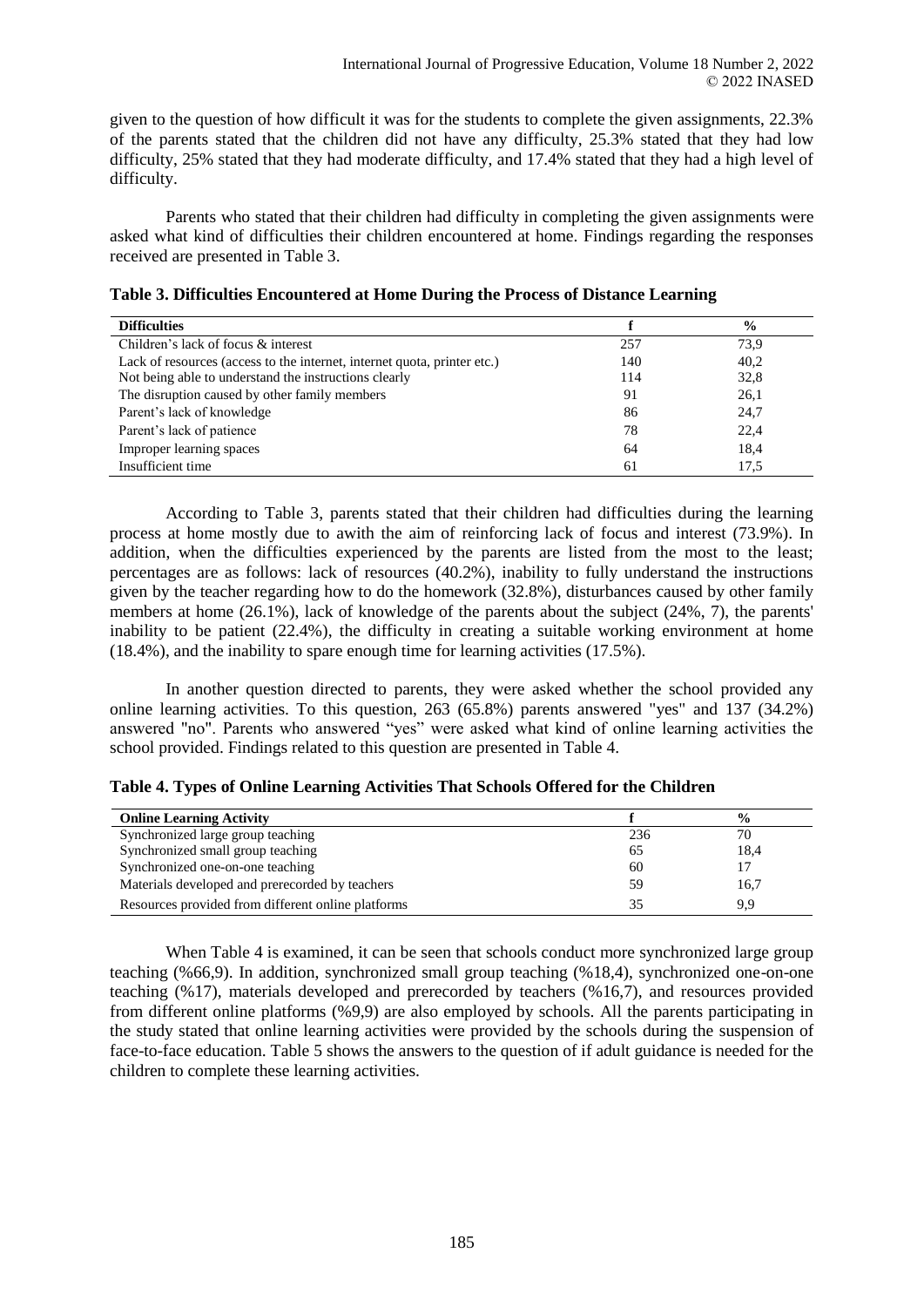| <b>Adult guidance</b>               |     | $\frac{6}{9}$ |
|-------------------------------------|-----|---------------|
| No guidance is needed               | 120 | 30            |
| Occasionally guidance is needed     | 98  | 24,5          |
| Sometimes guidance is needed        | 89  | 22,3          |
| Most of the time guidance is needed |     | 14,2          |
| All the time guidance is needed     | 36  |               |

# **Table 5. Children's Need for Adult Guidance in Completing Distance Learning Activities**

According to Table 5, 70% of primary school students needed varying degrees of parental guidance to complete their online learning activities. The number of parents who stated that their children occasionally needed guidance was 98 (24.5%), 89 (22.3%) stated that they sometimes needed guidance, 57 (14.2%) stated that they needed guidance most of the time, and 36 (9%) stated that they always needed guidance.

The question concerning the satisfaction levels of parents for online learning activities offered by schools, it was found that 280 (70%) of the parents were satisfied and 120 (30%) were not satisfied (see Table 6). The dissatisfied parents were asked about the reasons for their dissatisfaction, and the findings are summarized in Table 6.

|  | Table 6. Parents' Satisfaction with Distance Learning Activities and Reasons for Dissatisfaction |
|--|--------------------------------------------------------------------------------------------------|
|--|--------------------------------------------------------------------------------------------------|

| <b>Satisfaction</b>                            |     | $\frac{0}{0}$ |
|------------------------------------------------|-----|---------------|
| Satisfied                                      | 280 | 70            |
| Dissatisfied                                   | 120 | 30            |
| <b>Reasons of Dissatisfaction</b>              |     |               |
| Insufficient communication between home-school | 85  | 41,2          |
| The duration of the activities is too short    | 44  | 21,4          |
| Insufficient school/teacher support            | 40  | 19,4          |
| The duration of the activities is too long     | 39  | 18.9          |
| Very low frequency                             | 28  | 13,6          |
| Too little variety of activities               | 26  | 12,6          |
| High frequency                                 | 24  | 11,7          |
| Content of the activities is challenging       | 20  | 9,7           |
| Too many varieties of activities               | 17  | 8,3           |
| Content of the activities is unchallenging     | 12  | 5,8           |

During the process of distance education, parents mostly cited the lack of communication between home and school (41.2%) as the reason for dissatisfaction. Other reasons for dissatisfaction are listed from most to least; short or long online learning activities (40.3%), low or high frequency of activities (25.3), little or many varieties of activities (20.9%), insufficient school/teacher support (19.4%), and challenging or unchallenging activities (%15,5).

# *Perceived difficulties and Needed Support in the Distance Education Process*

Another focus of the current research is what kind of support parents are concerned about and what kind of support they need when face-to-face education is interrupted. The findings obtained from the questions asked within the scope of this focus are presented in Table 7.

### **Table 7. Concerns of Parents and the Types of Support They Hope to Receive During Distance Education**

| Worries                                              |     | %    |
|------------------------------------------------------|-----|------|
| Concerns about children's learning process           | 342 | 85.5 |
| Concerns about children's overuse of digital devices | 271 | 67,8 |
| Concerns about school attendance                     | 178 | 44.5 |
| Concerns about own or spouse's job                   | 81  | 20,3 |
| Concerns about chore arrangements                    | 68  | 17   |
| Concerns about childcare at home                     | 67  | 16,8 |
| Concerns about additional expenditures               | 66  | 16.5 |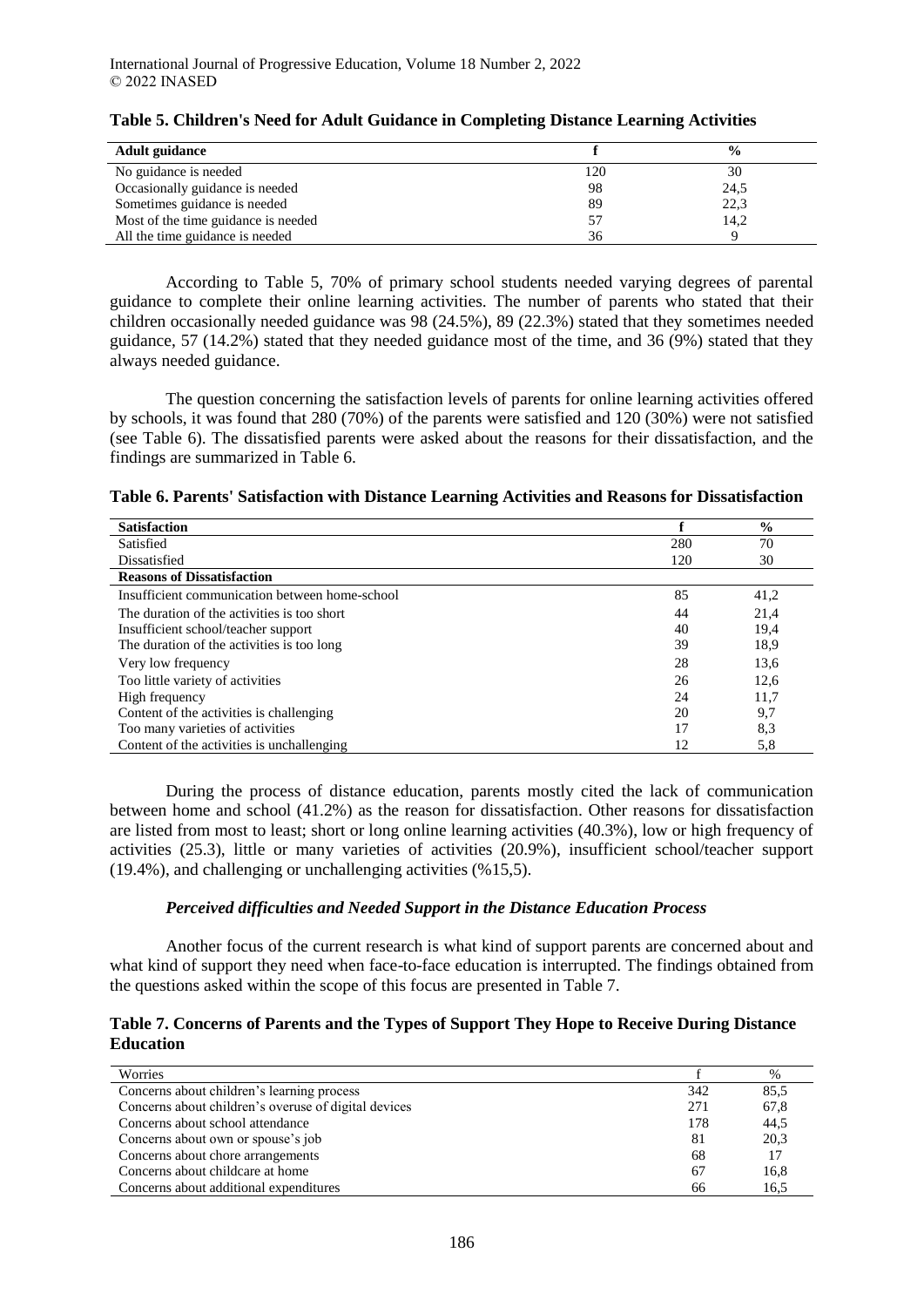| <b>Support</b>                    |     |      |
|-----------------------------------|-----|------|
| Make-up classes                   | 215 | 53,8 |
| More support for learning at home | 174 | 43,5 |
| More home-school communication    | 157 | 39.3 |
| Flexible working hours            | 136 | 34   |
| Financial support                 | 100 | າ 5  |

When Table 7 is examined, it is seen that the participating parents are mostly concerned about the decline in their children's learning progress (85.5%). This concern was followed by concerns about children's excessive use of electronic devices with distance education (67.8%) and concerns about school attendance regulations (44.5%). The types of support that parents expected to receive most were, in turn, make-up classes (53.8%), more support for learning at home (43.5%) and strengthening the communication between home and school.

### *Screen Time of Children During the Distance Education Process*

Finally, it was aimed to determine how much time children spend in front of the screen daily during the distance education process and what level of adult mediation they get when using these devices. The findings obtained from the parents' opinions are presented in Table 8.

|                                              | Table 8. Daily Amount of Time Spent By Children in Front of the Screen and Adult Mediation |  |
|----------------------------------------------|--------------------------------------------------------------------------------------------|--|
| <b>During the Distance Education Process</b> |                                                                                            |  |

| <b>Screen time</b>     | f   | $\frac{0}{0}$ |
|------------------------|-----|---------------|
| $<$ 1 hour             | 45  | 11,1          |
| 1-2 hours              | 43  | 10,8          |
| 2-3 hours              | 54  | 13,5          |
| 3-4 hours              | 84  | 21            |
| 4-5 hours              | 80  | 20            |
| 5-6 hours              | 61  | 15,2          |
| $> 6$ hours            | 33  | 8,4           |
| <b>Adult</b> mediation |     |               |
| %0                     | 84  | 21            |
| $%1-20$                | 169 | 43,3          |
| $%21-40$               | 65  | 16,2          |
| $%41-60$               | 45  | 11,3          |
| $%61-80$               | 15  | 3,7           |
| %81-99                 | 6   | 1,5           |
| %100                   | 16  | 4             |

According to Table 8, the most frequent interval between parents in terms of screen time was 3-4 hours (21%) and 4-5 hours (20%). The percentage of parents who stated that their children spend more than 6 hours in front of the screen daily was 8%, while the ratio of those who said less than 1 hour and 1-2 hours in total was 21.9%. The rate of adult mediation during the time children spend in front of the screen was mostly in the range of 1-20% (43.3%). The rate of parents who stated that they were never mediated was 21%, while the rate of those who stated that they always mediated was 4%.

# **CONCLUSION AND DISCUSSION**

### *Distance Learning Experiences*

In order not to affect students, teachers, and employees due to the coronavirus pandemic in Turkey, as of March 23, 2020, face-to-face education has been suspended in all official, private, formal and non-formal education activities and it has been decided that educational activities should continue through distance education (MoNE, 2020a). In this new process, approximately 5 million students in primary schools in Turkey have started to take lessons via distance education (MoNE, 2021a). During this period, to minimize learning losses, live classroom broadcasts, EIN internet platform, printed and digital supporting resources, especially TRT Education Information Network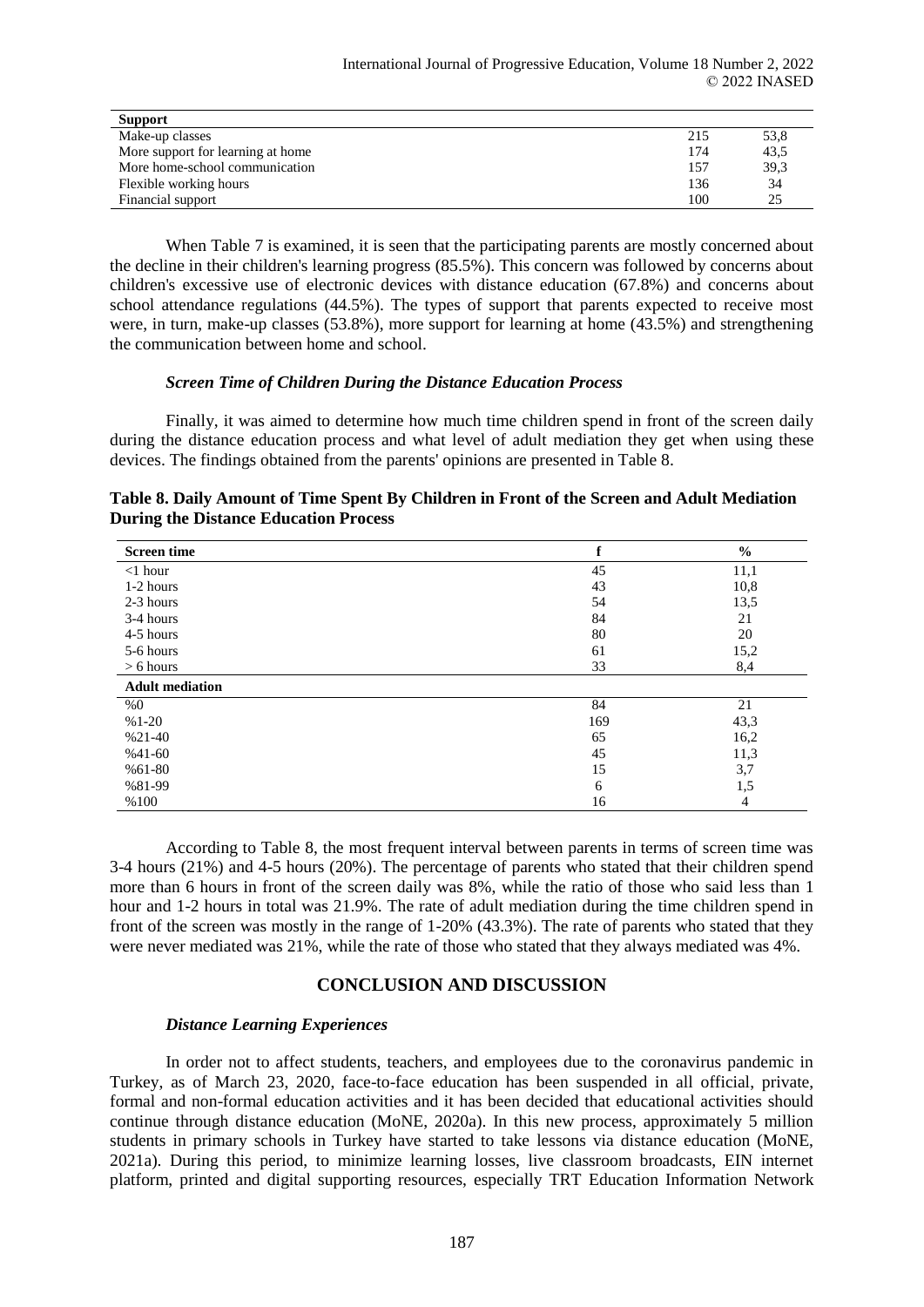(EIN) TV channel, were offered to teachers and students. In addition, tablet computers were distributed to students who were in need (MoNE, 2020b). In this context, although a standard is tried to be established by the Ministry of Education in terms of educational activities and resources, it is possible to differ in the forms of distance education by schools and teachers who are practitioners of education. In the present study, it was tried to determine these possible differences and to determine how the process works from the eyes of the parents. As a result of the findings of the research, parents stated that an average of 3-4 assignments are given to their children daily during the distance education process. This situation can be associated with the fact that teachers are trying to train primary school programs even with distance education, to reinforce and measure the lessons at home. However, the Ministry of National Education (2020b) emphasized that the assessment and evaluation of the courses offered through distance education will not be carried out, and the aim is to maintain the relationship of the students with the school and education. In this respect, it can be said that the number of assignments given to students is high. Research findings show that primary school students have significant difficulty in completing the assignments given in the distance education process, albeit at different levels. This finding seems to be consistent with the existing literature (Erol & Erol, 2020; Lau & Lee, 2020; Sirem & Baş, 2020). Horton (2000) emphasized the need for students to be able to learn independently, self-discipline, manage time well, enjoy working alone, and have basic computer skills in the distance education process. In this context, it is thought that primary school students are not accustomed to distance education, they do not have the necessary self-regulation skills for distance education, they do not receive sufficient feedback and corrections from their teachers for their studies, and the parents' inability to provide sufficient learning support at home may have caused difficulties in completing the given assignments/tasks.

Distance education can be carried out both simultaneously and asynchronously (Özarslan, 2008). The findings of the present study revealed that schools mostly preferred to conduct simultaneous large group lessons during distance education. Lau and Lee (2020) conducted a study in Hong Kong, and it was investigated those teachers mostly used pre-recorded teaching materials developed by themselves during distance education. Therefore, this result can be interpreted as teachers prefer this method to ensure the interaction of primary school students who are separated from the classroom and their friends. On the other hand, it may be related to the level of technological literacy knowledge and skills of teachers in Turkey and the inability to transfer them to the educational environment. Because, when the studies on the technological literacy level of classroom teachers in Turkey are examined in the literature, there are findings that they cannot use computer technologies and internet-based applications appropriately (Güneş & Buluç, 2017; Hakkari et al., 2016; Ulaş & Ozan 2010).

### *Concerns of Parents and the Support They Need*

Another focus of the present study was on the kind of concerns experienced during the suspension of face-to-face education. The findings showed that parents were most concerned about the decline in their children's learning and learning progress with the transition to distance education. Research on the subject also confirms this result. Horowitz (2020) stated in his study that after the closure of schools due to the pandemic, parents are concerned about the disruption of their children's education and the possibility that their children will be academically lagged. Children who are out of school for various compulsory reasons such as the pandemic may face the risk of forgetting the information they have learned (Baz, 2021). Therefore, it is understood that these concerns of the parents are not unfounded. Learning losses can be seen more in children from families with low socioeconomic status (UNICEF, 2020). The fact that the present study was conducted in the city of Muş, whose population has a considerably low socioeconomic status, may be an important factor in the frequent expression of this concern among parents. In this respect, the learning level may differ between students who do not have facilities such as internet access, personal computers, tablets at home and those who do. This concern was followed by concerns about excessive use of electronic devices by children during distance education. The support that the parents expected to receive the most was the make-up lesson and the strengthening of the communication between home and school. Similar demands are in line with previous studies. Başaran et al. (2020) conducted a study on the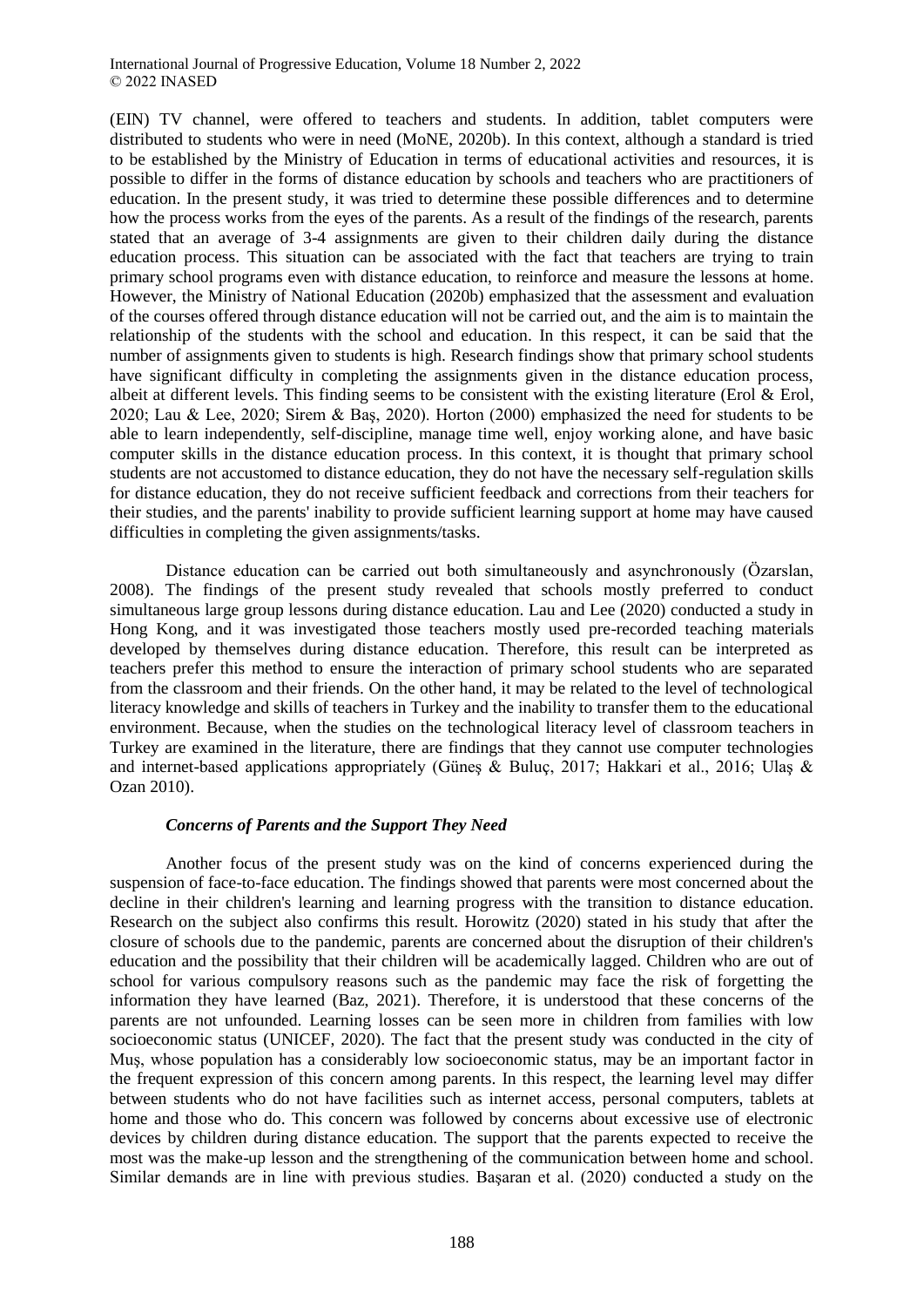effectiveness of distance education given during the pandemic process, it is seen that teachers have similar views with parents. In that study, teachers stated that distance education is not suitable for primary school students. In addition, in the study by Yurtbakan and Akyıldız (2020) in which students, teachers and parents' views on distance education activities implemented during the Covid-19 isolation period were examined, parents stated that adequate interaction with teachers could not be established. In this respect, the parents' request for make-up lessons for their children can be associated with their concerns that their children experience learning losses during the distance education process. Regarding this issue, the Ministry of National Education (2021b) announced that a compensation plan that will last for 1.5 years will be prepared within the scope of the National Support Program (NSP) and that appropriate study plans will be prepared according to the learning level of the students. In this context, it is seen that parents' desire for compensatory education is tried to be met.

# *Primary School Children's Screen Time and Parental Control*

The American Paediatric Association (2013) states that children should not have more than 2 hours of screen time. According to the findings of the current study, 79.1% of parents report that their children spend more than 2 hours in front of the screen during the distance education process. Studies show that excessive screen time can have negative effects on general health, physical activity, cognitive and social development (Lanotti et al., 2009; Must & Tybor, 2005; Steiner-Adair & Barker, 2013; Zimmerman & Christakis, 2005). In this context, excessive screen time is worrisome in terms of its possible consequences. In particular, children's screen use without parental control and supervision poses the risk of exposure to inappropriate content. The findings of the current study show that children are not adequately supervised by their parents when they are in front of the screen. UNESCO (2020) stated that parents should be supported in the use of digital tools during the pandemic process, the duration of distance learning units should be defined according to students' self-regulation skills, and a lesson should be no more than 20 minutes for primary school students. Therefore, it is important to educate and raise awareness of parents to prevent these possible harms.

# **LIMITATIONS**

This study has the following limitations regarding the research design and methodology. The sample of the study does not have the potential to represent a wider population at the national level. The study examined a relatively small sample of the primary schools in the city of Muş, Turkey. In addition, a questionnaire was employed in this study. The survey design has two important limitations. First, the survey design describes 'associations' not 'causality' in relationships among the variables. Second, the survey design does not provide a detailed, up-close view of the study dynamics.

# **RECOMMENDATIONS**

Distance learning, which is implemented because of the closure of schools due to the pandemic, requires students to have self-regulation skills. In this respect, children can gain selfregulation skills by further supporting their personal characteristics such as work ethic, diligence, and perseverance (Huber & Helm, 2020). During the suspension of face-to-face education, parents need to be contacted frequently to find out what kind of support they need. In distance education, parents stated that students had difficulties in completing the given tasks. Specially designed booklets can be prepared to meet the educational needs of families and students without overburdening them. By learning from the experiences gained during the pandemic process, stronger planning should be made for extraordinary situations that may occur in the future, more effective policies should be developed, and the infrastructure required to implement these plans should be improved. For the children of families with low socioeconomic status not to be disadvantaged in education, lack of resources regarding their access to distance education should be identified and eliminated. Parents' concerns about their children's development should be addressed by providing family trainings and increasing school-family cooperation to support the child's learning at home. Teachers should be provided with in-service training to improve their knowledge and skills of digital literacy, and they should be provided with enriched learning activities both online and offline. Media literacy training can be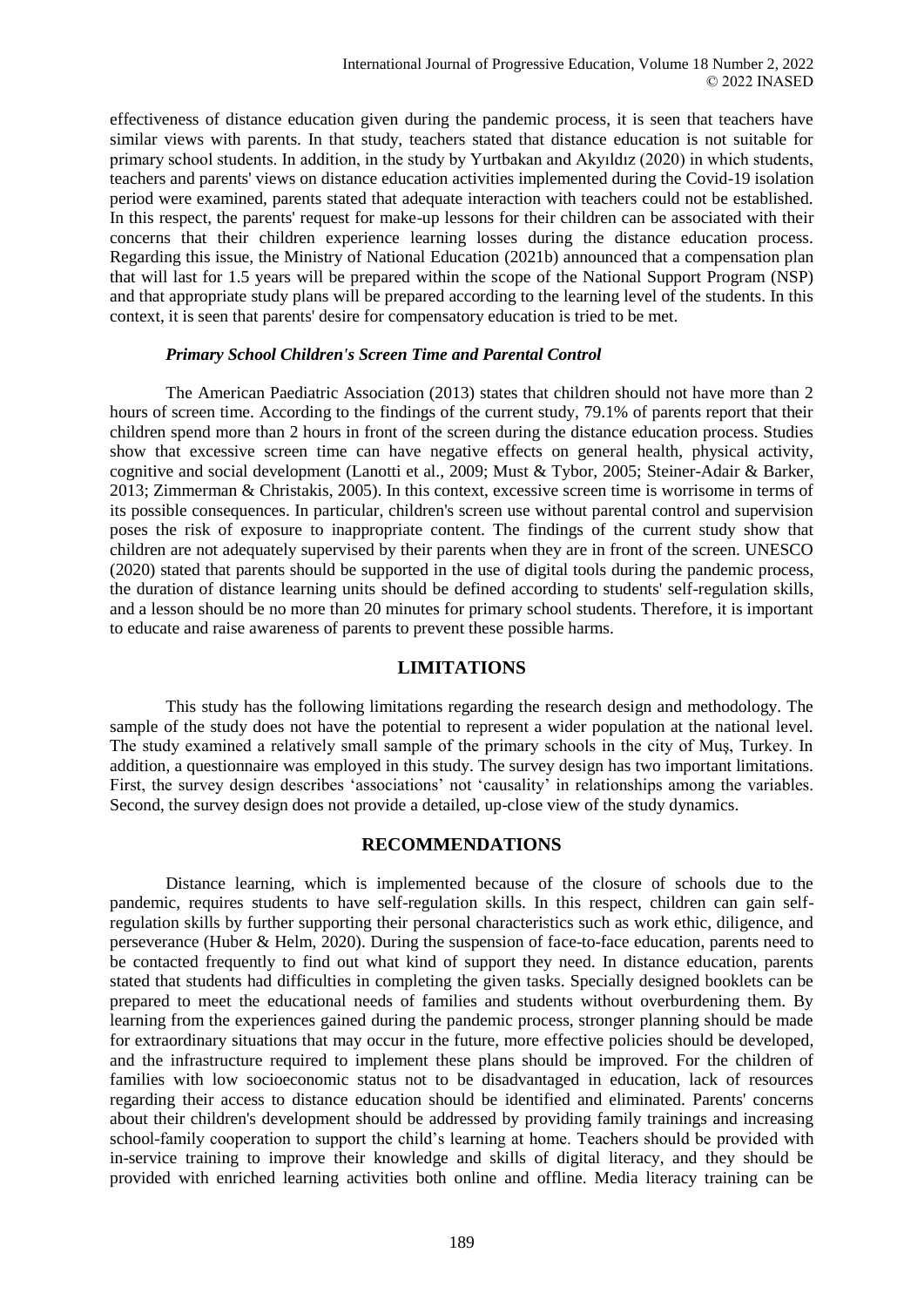provided for children to use digital devices appropriately and for effective supervision of parents. Since most of the sample of the present study consists of low-income families, it can be said that highincome families are not adequately represented. Researchers can consider distance learning experiences by comparing them with high-income families. In addition, due to the suspension of faceto-face education, studies can be carried out on how to identify the possible learning losses of children and how to eliminate them.

### **REFERENCES**

- American Association of Pediatrics. (2016, Jan 15). *How much screen time should children have?* https://www.weforum.org/agenda/2016/01/how-much-screen-time-should-children-have/
- Barbour, M., & Mulcahy, D. (2004). The role of mediating teachers in Newfoundland's new model of distance education. *The Morning Watch*, *32*(1). http://www.mun.ca/educ/faculty/mwatch/fall4/barbourmulcahy.htm
- Başaran, M., Doğan, E., Karaoğlu, E., & Şahin, E. (2020). Koronavirüs (Covıd-19) pandemi sürecinin getirisi olan uzaktan eğitimin etkililiği üzerine bir çalışma. *Academia Eğitim Araştırmaları Dergisi*, *5*(2), 179-209.
- Baz, B. (2021). COVID-19 salgını sürecinde öğrencilerin olası öğrenme kayıpları üzerine bir değerlendirme. *Temel Eğitim Dergisi, 3*(1), 25-35. https://doi.org/10.52105/temelegitim.3.1.3
- Beckerman, M., van Berkel, S. R., Mesman, J., & Alink, L. R. (2017). The role of negative parental attributions in the associations between daily stressors, maltreatment history, and harsh and abusive discipline. *Child Abuse and Neglect, 64,* 109–116. http://dx.doi.org/10.1016/j.chiabu.2016.12.015
- Black, E. W. (2009). *An evaluation of familial involvements' influence on student achievement in K–12 virtual schooling*. [Unpublished doctoral dissertation]. University of Florida.
- Bruni, O., Sette, S., Fontanesi, L., Baiocco, R., Laghi, F., & Baumgartner, E. (2015). Technology use and sleep quality in preadolescence and adolescence. *Journal of Clinical Sleep Medicine, 11*(12), 1433–1441. https://doi.org/10.5664/jcsm.5282
- Büyüköztürk, Ş., Kılıç-Çakmak, E., Akgün, Ö. E., Karadeniz, Ş., & Demirel, F. (2012). Bilimsel araştırma yöntemleri (Geliştirilmiş 11. baskı). Pegem Akademi.
- De Jong, E., Visscher, T., HiraSing, R., Heymans, M., Seidell, J., & Renders, C. (2013). Association between TV viewing, computer use and overweight, determinants and competing activities of screen time in 4- to 13-year-old children. *International Journal of Obesity*, *37*(1), 47–53. https://doi.org/10.1038/ijo.2011.244
- Deater-Deckard, K. (2004). *Parenting stress*. Yale University Press. Domingues‐Montanari, S. (2017). Clinical and psychological effects of excessive screen time on children. *Journal of Paediatrics and Child Health*, *53*(4), 333-338. https://doi.org/10.1111/jpc.13462
- Güneş, A. M., & Buluç, B. (2017). Sınıf öğretmenlerinin teknoloji kullanımları ve öz yeterlik inançları arasındaki ilişki. *TÜBAV Bilim Dergisi*, *10*(1), 94-113.
- Hakkari, F., Tüysüz, C., & Atalar, T. (2016). Öğretmenlerin bilgisayar yeterlikleri ve öğretimde teknoloji kullanımına ilişkin algılarının çeşitli değişkenler bakımından incelenmesi. *Bayburt Eğitim Fakültesi Dergisi*, *10*(2), 460-481.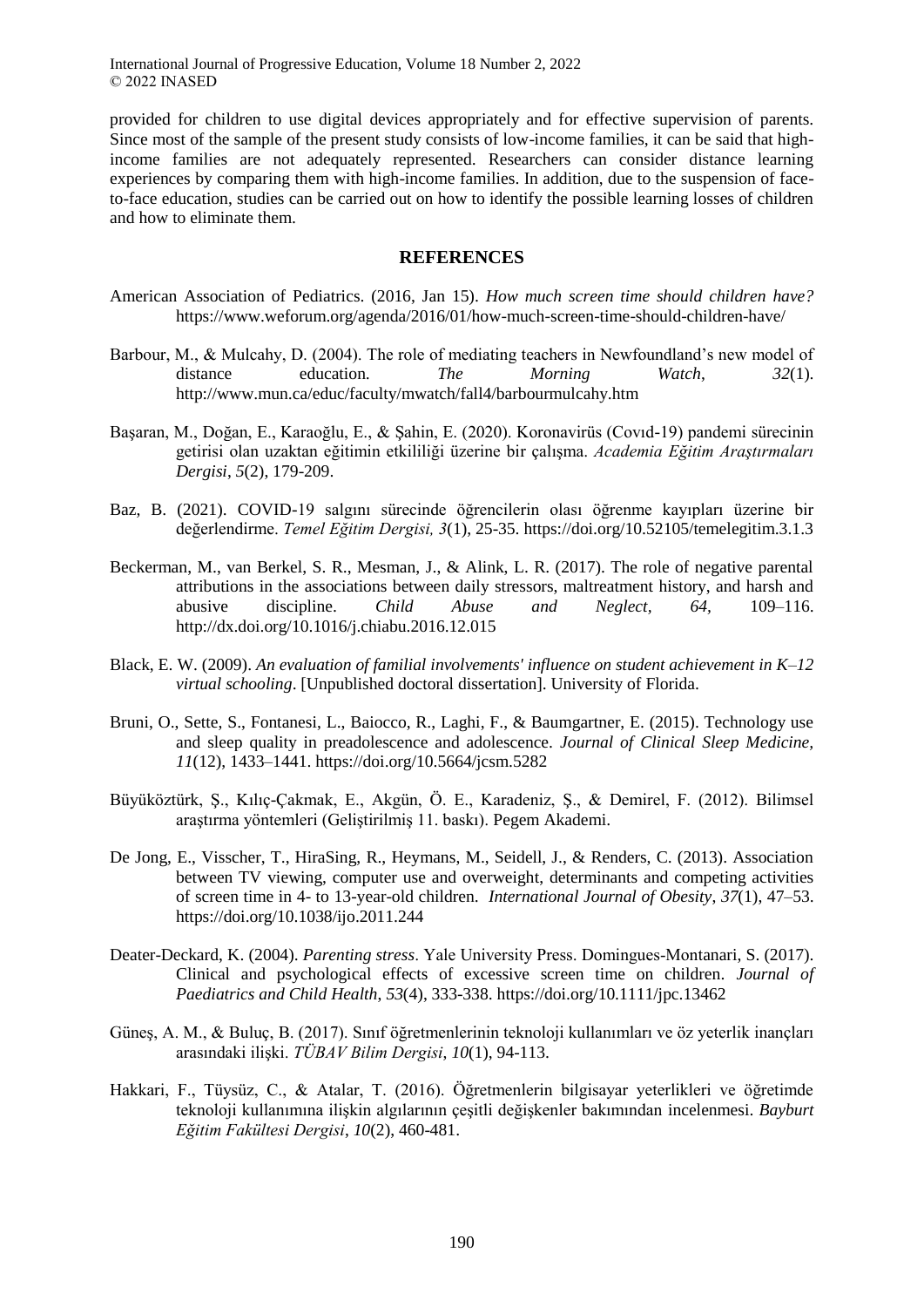- Horowitz, J. M. (2020, April 15). Lower-income parents most concerned about their children falling behind amid COVID-19 school closures. *Pewresearch,* https://www.pewresearch.org/facttank/2020/04/15/lower-income-parents-most-concerned-about-their-children-falling-behindamid-covid-19-school-closures/
- Horton, W. K. (2000). *Designing web-based training: How to teach anyone anything anywhere anytime*. Wiley.
- Huang, H. M., Chang, D. S. T., & Wu, P. C. (2015). The association between near work activities and myopia in children—a systematic review and meta-analysis. *PloS One*, *10*(10), p. e0140419. https://doi.org/10.1371/journal.pone.0140419
- Huber, S.G. & Helm, C. (2020). COVID-19 and schooling: evaluation, assessment and accountability in times of crises—reacting quickly to explore key issues for policy, practice and research with the school barometer. *Educational Assessment, Evaluation and Accountability, 32*(2), 237-270. https://doi.org/10.1007/s11092-020-09322-y
- Iannotti, R. J., Kogan, M. D., Janssen, I., & Boyce, W. F. (2009). Patterns of adolescent physical activity, screen-based media use, and positive and negative health indicators in the US and Canada. *Journal of Adolescent Health*, *44*(5), 493-499. https://doi.org/10.1016/j.jadohealth.2008.10.142
- Işıklı, S. (2020, June 1). *Covid-19 salgınının psikolojik sonuçları ve etkili başa çıkma yöntemleri.* Hacettepe University, https://corona.hacettepe.edu.tr/wp-content/uploads/2020/06/Covid-19\_psikolojik\_sonuclari\_basa\_cikma\_yontemleri.pdf
- İslamoğlu, A. H., & Alnıaçık, Ü. (2019). *Sosyal bilimlerde araştırma yöntemleri*. Beta Yayınevi.
- Kahveci, M., & Pelek, S. (2021). Asgari ücret ve politika: asgari ücreti seçimler mi belirliyor?. *Amme İdaresi Dergisi*, *54*(1), 99-131.
- Lau, E. Y. H., & Lee, K. (2020). Parents' views on young children's distance learning and screen time during COVID-19 class suspension in Hong Kong. *Early Education and Development*, *32*(6), 863-880. https://doi.org/10.1080/10409289.2020.1843925
- MoNE. (2020a, November 18). *Uzaktan eğitim sürecinin detayları,* MoNE, https://www.meb.gov.tr/uzaktan-egitim-surecinin-detaylari/haber/21990/tr
- MoNE. (2020b, March 19). *Bakan Selçuk, 23 Mart'ta başlayacak uzaktan eğitime ilişkin detayları anlattı.* MoNE*,* https://www.meb.gov.tr/bakan-selcuk-23-martta-baslayacak-uzaktanegitime-iliskin-detaylari-anlatti/haber/20554/tr
- MoNE. (2021a, September 9 ). *Millî eğitim istatistikleri örgün eğitim 2019-2020.* MoNE, http://sgb.meb.gov.tr/meb\_iys\_dosyalar/2020\_09/04144812\_meb\_istatistikleri\_orgun\_egitim \_2019\_2020.pdf
- MoNE. (2021b, June 1). *Bakan selçuk, "Telafide Ben de Varım" programını paylaştı.* MoNE, http://www.meb.gov.tr/bakan-selcuk-telafide-ben-de-varim-programinipaylasti/haber/23323/tr
- Must, A., & Tybor, D. J. (2005). Physical activity and sedentary behavior: a review of longitudinal studies of weight and adiposity in youth. *International Journal of Obesity, 29*(2), 84-96. https://doi.org/10.1038/sj.ijo.0803064